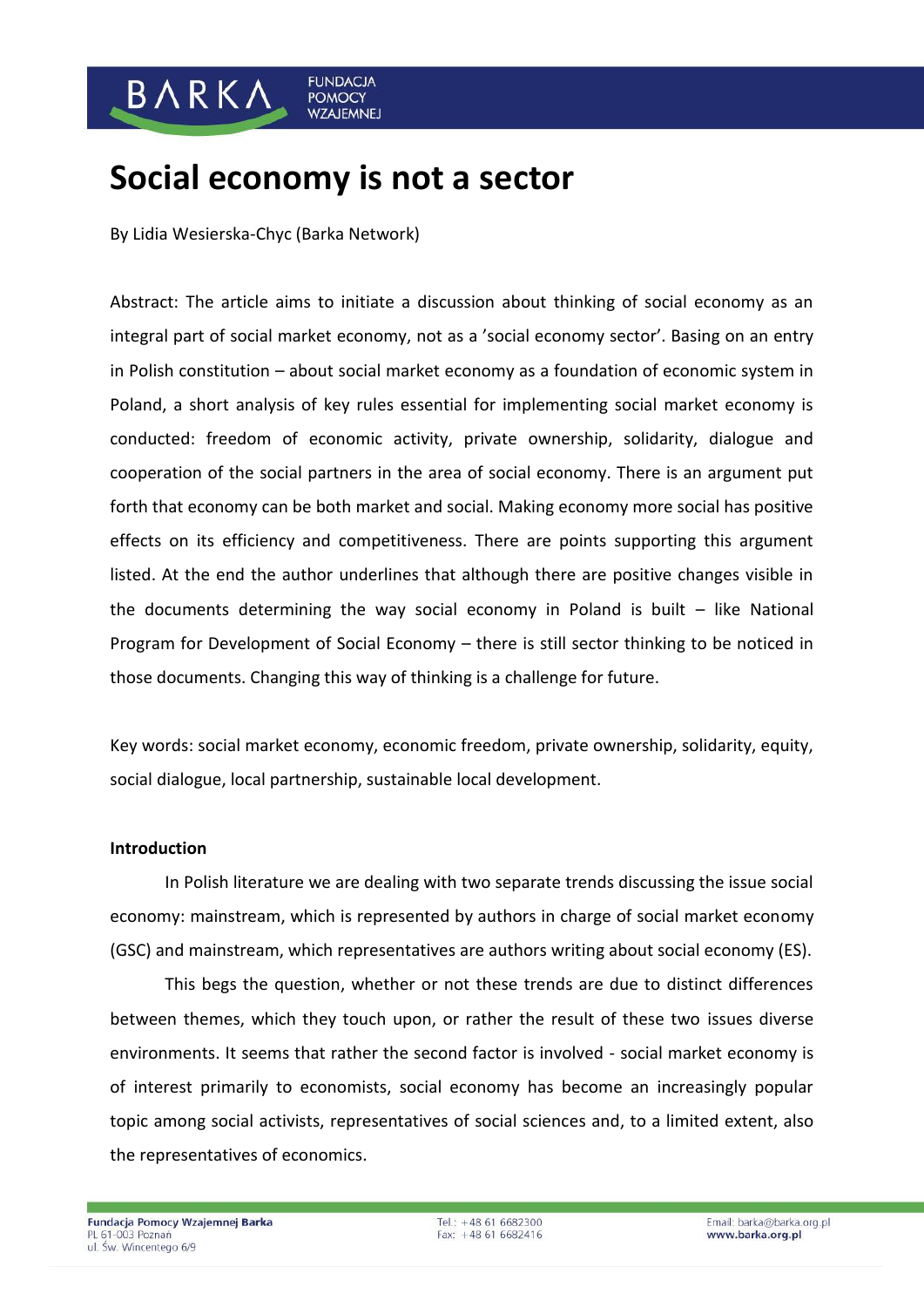There is no discrepancy in question, however clarifying their relationship is necessary. The author states that social economy is a social party to the social market economy. Nevertheless, the aforementioned approach requires a reassessment of the sectoral understanding of social economy, which corresponds more with the neoliberal approach to the economy as a response to market failures. This sectoral approach is disclosed in software documents which will shape the development of social entrepreneurship in Poland in the coming years. For this reason, the understanding of social economy as a sector should be given a second thought and we should start to consider the issue of social economy in a wider context, provided by the socio-economic system as well as a well-balanced local development.

### 1. Social Economy and social market economy

**FUNDACIA** 

**POMOCY WZAJEMNEJ** 

BARKA

Most of the social economy definitions, which can be found in the literature on the subject, might be can be grouped in accordance with the classification proposed by J. Defourny and P. Develtere in their institutional and legal and regulatory approach. Despite the considerable differences between the various ways of defining social economy 3, treating it as a sector is what connects the definitions and will be an essential characteristic in the attempt to compare social economy with social market economy. In the literature on the topic social economy is treated as a sector, although the authors may argue on what exactly comprises it.

Social market economy has been entered in a Polish Constitution as a foundation for socioeconomic regime of our country. In the Article 20 of the Constitution it is stated that "social market economy based on private property and freedom of establishment, solidarity, dialog and cooperation between the social partners is the basis for economic regime of the Republic of Poland" 4. The SME, in the literature on the topic, is listed as one of the four regime models of the contemporary market economy 5. Despite it being the dominant model of economic and legal regime in Europe as well as the basis for the emergence of the Polish economic system, the case for both SME as well as SE is that there is no unanimity in both the definition and forms of its implementation (Molski, 2011, s. (8). The roots of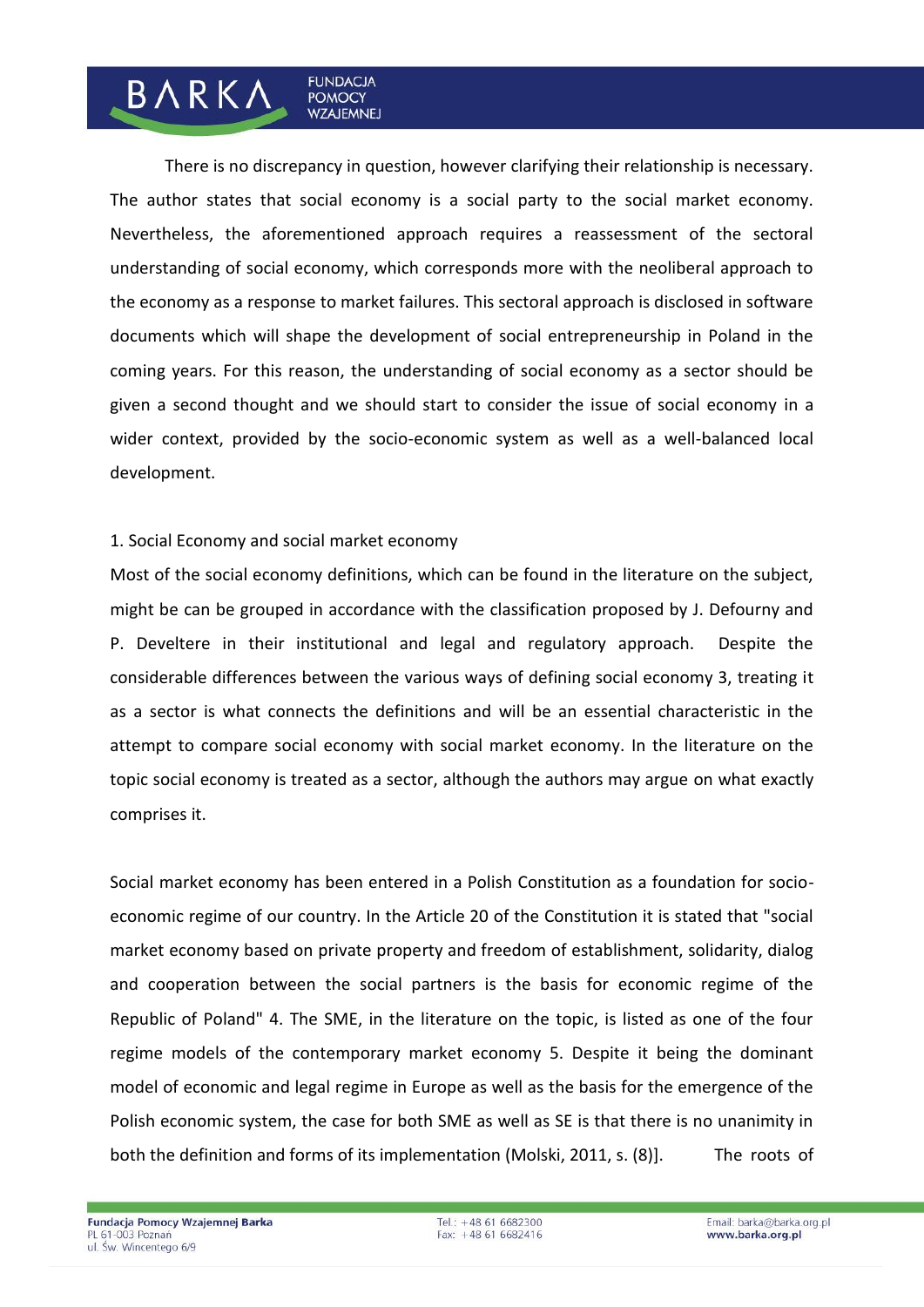# the SME can be found in the doctrine of ordoliberalism, which evolved in 1930s in Germany. SME is a combination of the free market approach and the achievement of social objectives (Maczynska, 2008, p. (9). Maczynska stresses that, SME is not about adjusting the economic efficiency and correcting the market mechanisms in context socio-political context. It is about, taking into account the whole cost, including social, ethical, environmental and others, (Ibid, s. (9)., while applying the market principles. "In SME a typical combination of market and social objectives is expressed through putting the market mechanisms into motion while attempting to solve the social problems. To follow the principle of subsidiarity (i.e. aiding for self-help) allows for, in contrast to the direct social subsidizing, long-term effects, while the individuals requiring social assistance become able to resolve problems on their own." 7 (Ibid, s. (9).

**FUNDACJA** 

**POMOCY WZAJEMNEJ** 

**BARKA** 

The followers of the SME think that so far it has not been possible to create such system in Poland. This is a challenge for several generations, and the design must take into account the current external and internal conditions (Wawro, 2012, introduction).

It is clear that both concepts social economy and social market economy do not overlap. The first refers to the whole economy, and the latter to a certain sector of economy and social assistance. It is possible though that the concepts might be complementary. In the case of the SME there is no definitive interpretation of what the social aspect is concerned with. It might be the SE that provides at least a partial answer to this question. Nonetheless, also here, we encounter an abrogation in the reference to redistributable social policy toward the activation of social policy.

However, another approach is also possible. SE is one of the sectors of economy, in which the social aspect is being acted upon, while the rest of the economy is marketed. It seems as if this approach was equally related to both the liberal economists as well as the authors treating about social economy. Both producers and users seem to treat SE as a way to mitigate the negative effects of market economy and social tensions, and recently, also the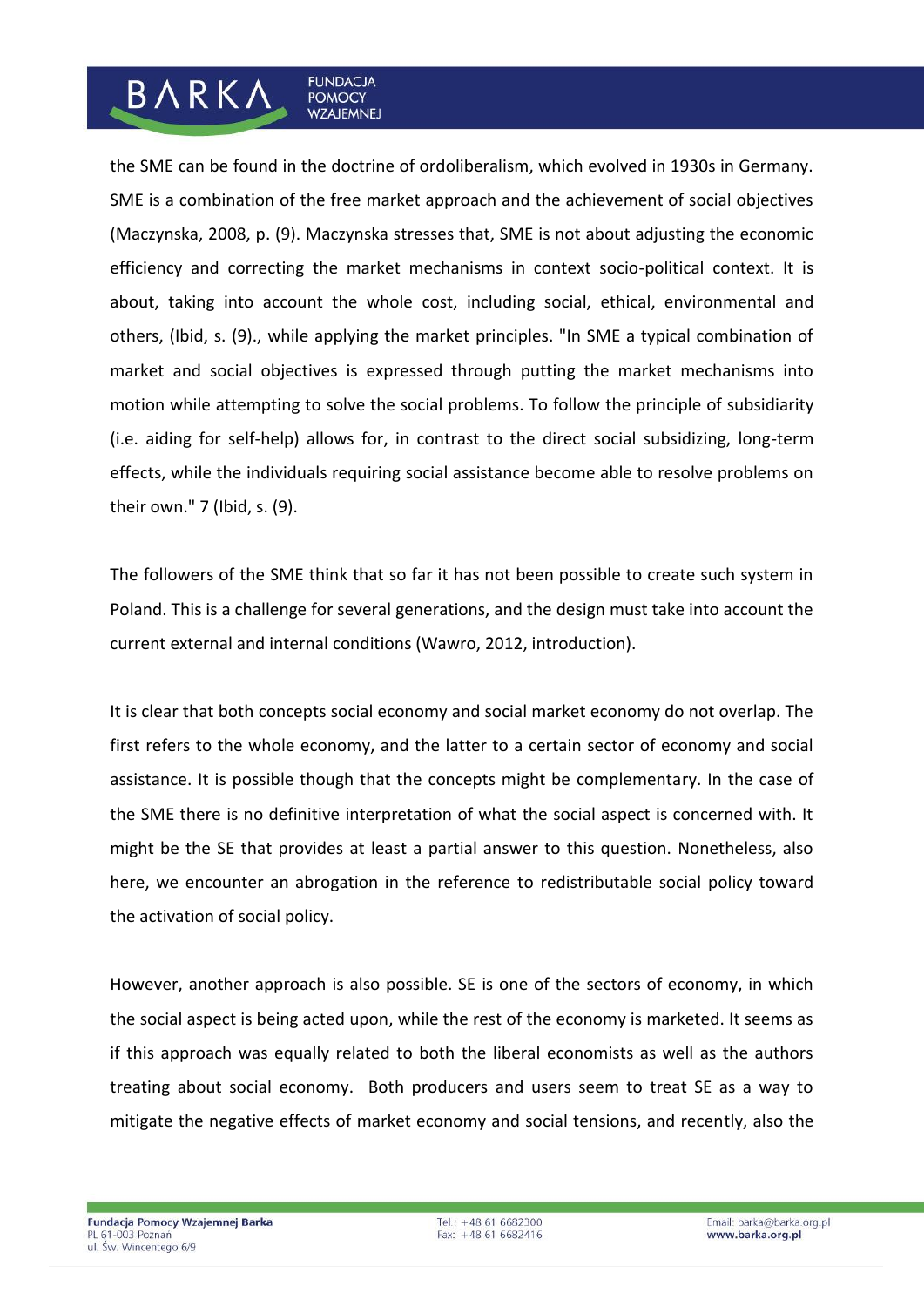### effects of the crisis. In such an approach SE, in its activity, is closer to social assistance than to economy.

**FUNDACJA** 

**POMOCY WZAJEMNEJ** 

**BARKA** 

Another approach to the issue is suggested by B. and T. Sadowscy 8. They argue that the concept of SME fully encompasses the development of social entrepreneurship. Just like the followers of the SME, they also stress, that the attempt to build such system in Poland is yet to be successful, but they are also more concerned with the social aspect of the idea.

"A concept of social market economy conceived in such way was never physically implemented in the last 20 years of the transformations observed in Poland". It turned out that solutions adopted after 1989 in Poland shaped the market generating growing social disparities and leading to significant social groups being marginalized. The concept of the free market was not itself able to reverse negative trends and threats seen today, not only in Poland, but also in the world. These include, increasing in recent years: unemployment, migration, widening income and wealth disparities, a substantial part of those living in poverty fall below officially specified social minimum, addiction problems, apathy, inaction. Social and political attitudes are being radicalized leading to nationalistic or integrative tendencies while dissatisfaction and aggression are growing. Solving these problems requires systemic and strategic thinking, focused upon the regional development programs, in shaping the socio-economic governance in economic policy with other policies, such as social policy, culture, education, agriculture, ecology, budgetary policy, etc. This requires a longterm strategy: synthesizing the market with the resolution of social problems " (Sadowski, 2013).

Let us look at how the fusion of the two is possible by analyzing the principles on which the SME is based in Poland, in accordance with the constitutional provision.

Economic freedom is constitution-protected. It speaks to the possibility of any "unhindered access to and subsequent conduct of any economic activity, which does not affect the freedom rights of other people and is not identical to lawlessness (Opala & Rzońca, 2008, p. 5). In the Constitution the Article 22 sets out that restriction on freedom is permissible only by law and only considering important public interest grounds. Areas of control exercised by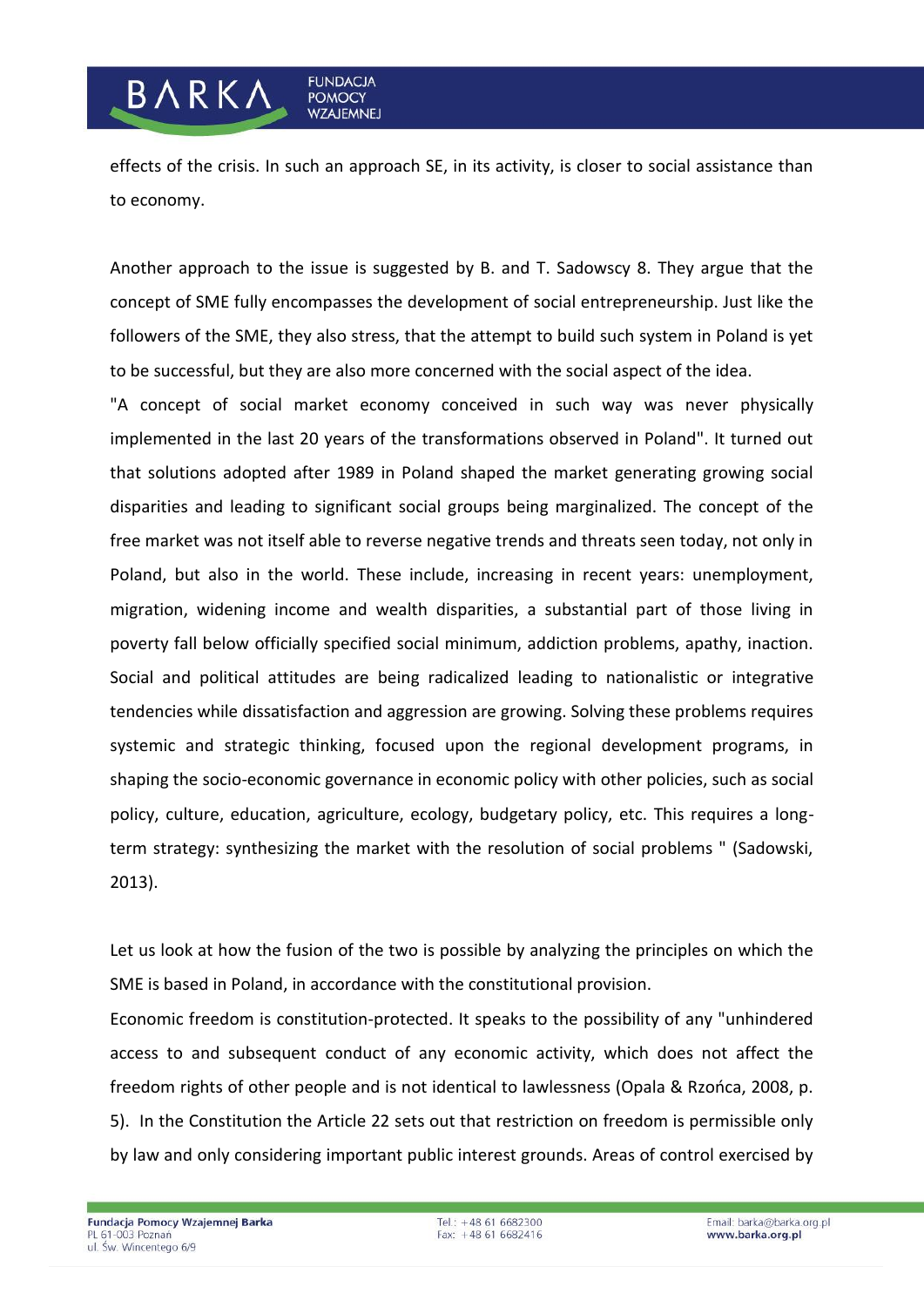## the State are indicated in Article 31 - the security of the state, public policy, environment, health, public morality and the freedom and rights of others.

**FUNDACJA** 

**POMOCY WZAJEMNEJ** 

**BARKA** 

In order to provide a wide range of economic freedom, the state must, on the one hand, build the institutional framework necessary for its protection, and, on the other hand, not limit it itself (Ibid, p. 5). Institutions protecting economic freedom are divided into informal (unwritten standards, norms, habits) and formal (the law, justice, public administration) within the remit of the government. Formal institutions should protect private property and provide reliability of contracts. The state itself cannot unduly interfere with the economy. The crucial things are in this case: the extent of the adjustment, the size of the public sector and the scale of taxation economy (Ibid, s. 10- (11).

From the mid 80s. of the XX<sup>th</sup> century the indexes of economic freedom began to develop<sup>9</sup>. According to it, Poland in 2013 reached the 57 place among 177 countries in the world, which qualifies it to the category of 'moderately free" (in 2008, Poland was 83 and was in the category of "in principle, without freedom") $^{10}$ . This means, that our country protects its economic freedom more effectively and in principle limits it less, nevertheless there is still much to be done $^{11}$ .

Economic freedom is a derivative of human freedom. Therefore, by analogy, we can say that economic freedom, understood as formulated above, is freedom "from" unfair behavior of other economic entities and "from" state interventionism (negative freedom). Can we speak about positive freedom with respect to the economic entities?

If so, it would have been an area independent from regulations, linked to the concept moral responsibility (as opposed to legal) and the freedom of choice. An entrepreneur, in this case may, but need not, make decisions based on e.g. good workers or local community goods, and not in order only maximize profits. This is linked closely to the concept of corporate social responsibility (CSR - Corporate Social Responsibility). European Commission, in the document *The Renewed EU strategy for 2011 to 2014 concerning corporate social*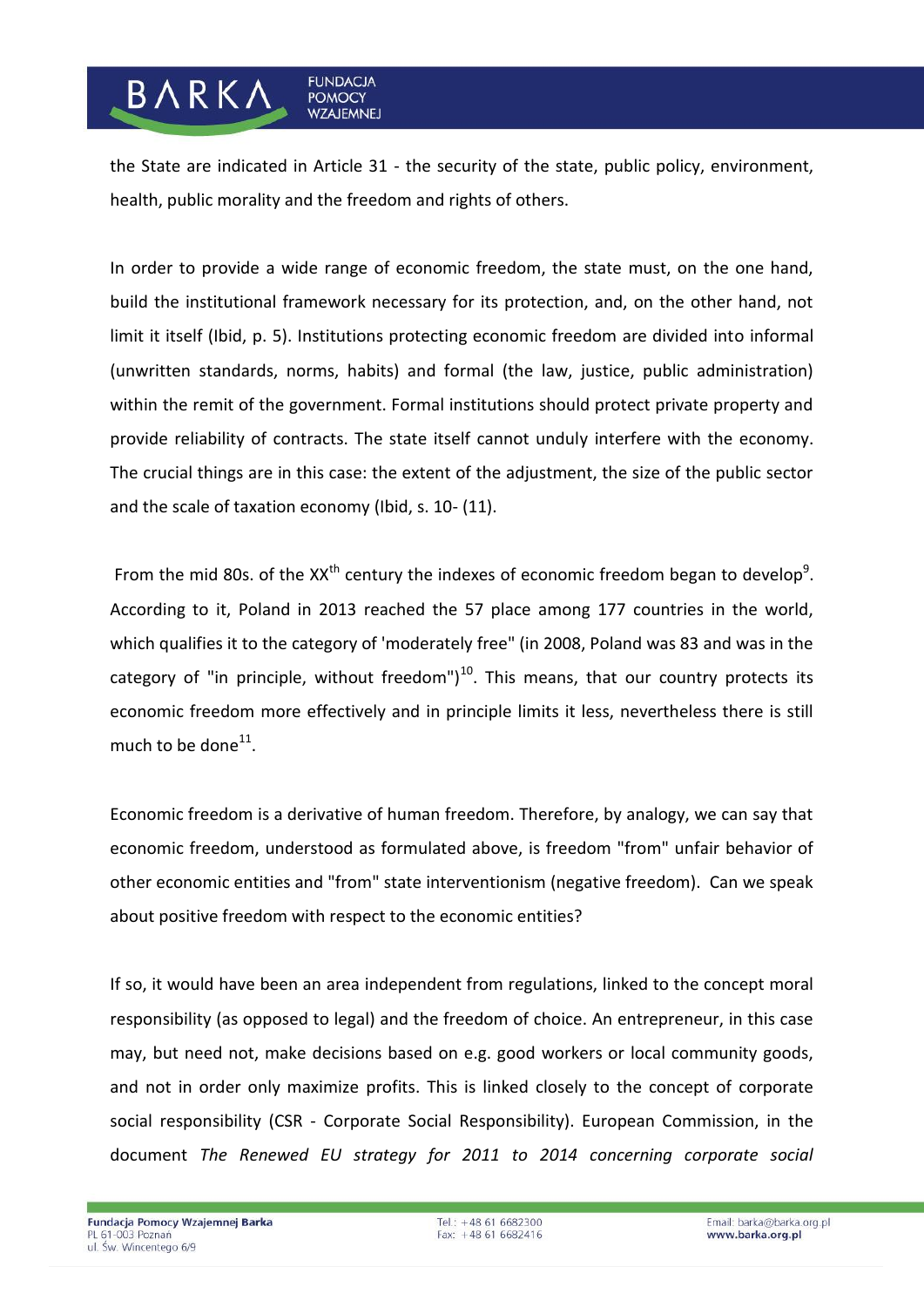*responsibility <sup>12</sup>* defines CSR as "corporate responsibility for their impact on society"<sup>13</sup>. The pre-condition for such obligations under responsibility, is to respect the applicable legislation and collective agreements between the social partners. A full compliance with these obligations is closely linked to integrating social, environmental and ethical issues, as well as those related to human rights and consumer problems. The aim should be, on the one hand, create common values for all interested parties and the society as a whole, while on the other hand, to minimize the negative effects (renewed strategy, 2011, s.  $(7)$ . What CSR strategy it pursues in practice refers to sustainable development, in which economics, ecology and social affairs are as important.

**FUNDACJA** 

**POMOCY WZAJEMNEJ** 

**BARKA** 

In Poland the concept CSR is relatively new and not necessarily well understood. Still it is perceived primarily as part of the company's PR, and not a separate strategy (Orlowska)<sup>14</sup>. However, the understanding is, firstly, on the basis of the fact that the trader may have high public awareness and feel a deeper need to engage in solving social problems. This is not to keep social activities at the expense of the profit. It is important to take into account while maximizing its profit, the social and ecological aspects (not only for profit).

The information given by the Commission stresses that the use of CSR enhances competitiveness by bringing multi-faceted advantages<sup>15</sup>. Companies implementing CSR may have a significant impact on the achievement of sustainable development and a highly competitive social market economy. With the support of the European Commission and the national and international organizations, the CSR concept becomes more and more known among entrepreneurs and business environment institutions in Poland<sup>16</sup>. Despite all these initiatives, the level of knowledge and the implementation of a socially responsible business is still insufficient and requires an intensified action, educational and promotional.

To conclude this part of the article, it can be said that, in order to increase economic freedom in Poland in accordance with the spirit of the social market economy, we should adhere to these directions: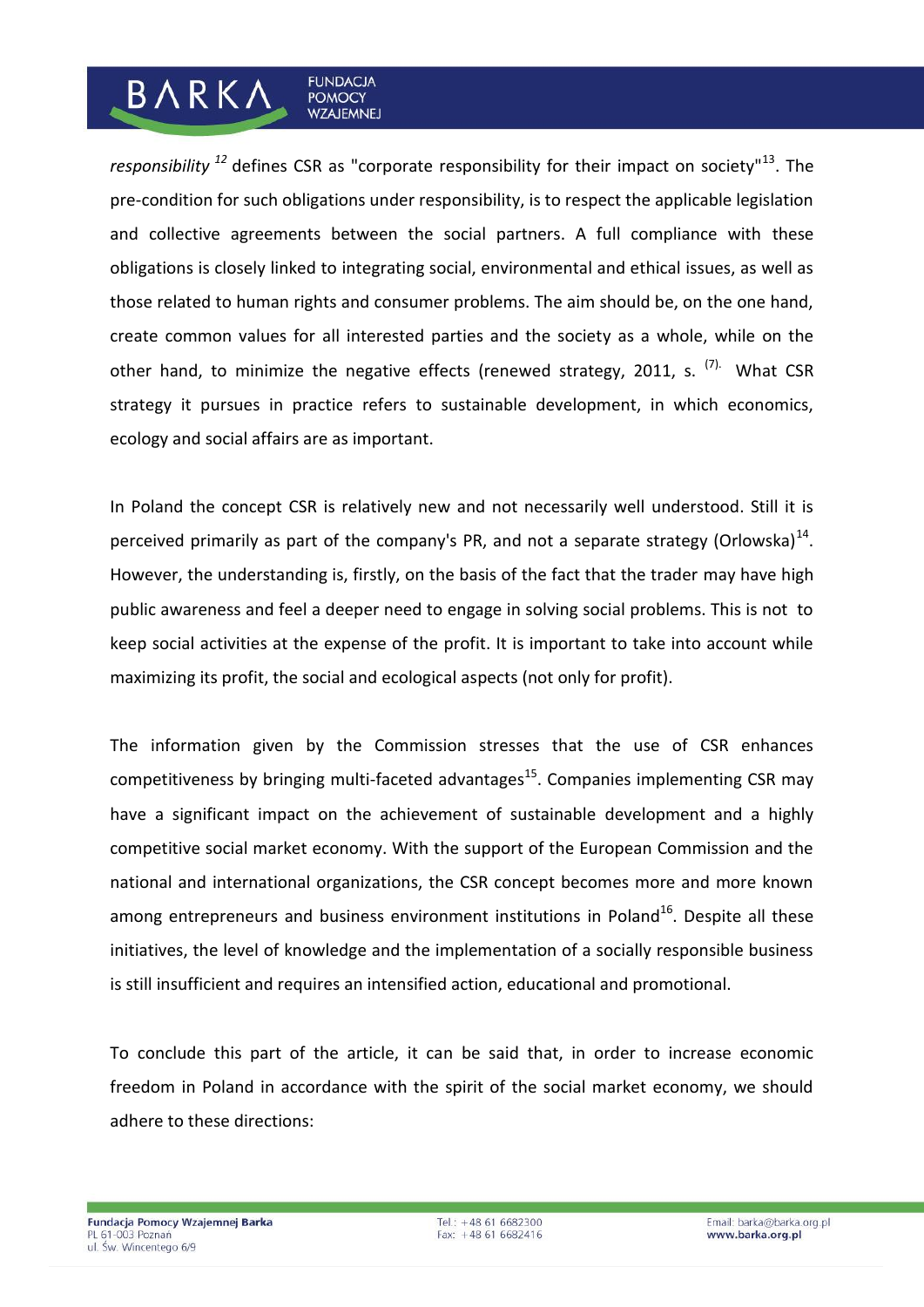1. Increasing the protection of the economic freedom.

**FUNDACJA** 

**POMOCY WZAJEMNEJ** 

- 2. Decrease the state interventionism.
- 3. Dynamic development activities to increase CRS (quantitative and qualitative) notonly-for-profit organizations.
- 4. An increase in the number of social enterprises (not-for-profit organizations).

### *Private Ownership*

BARK/

Private ownership is the basis for safety and creates the conditions for the achievement of other objectives. The problem in modern societies is amalgamation of ownership, its low dispersion and the stratification of the society<sup>17</sup>. The direction should be to take actions to reverse these phenomena, and thus to generalize (scattered)<sup>18</sup> ownership as well as reduce social stratification. One way to do it is to combine work with the ownership of the capital through employee participation, floating shareholders, and cooperative ownership<sup>19</sup>. Todav the majority of operators belonging to the private sector is dominated by the owners of the capital and workers . However, "some part of it are companies located in less or more scrutiny by the employees, and the owners and operators do not play a significant role in them" (Gorski, 2009, p. 37). To this category, in Poland, we first of all include work cooperatives and partnerships, but it is crucial to show them on the basis of the employee participation.

*Financial participation by employees, shareholders comprise both staff, cooperative sector* 

In the literature, we can find various definitions describing employee participation. European Model of employee participation is based on four pillars: collective agreements , participation, direct or indirect participation by a representative and financial participation (the 3 main forms:participation in the profits, shareholders comprise both staff and options employees for the purchase of bonds).

The interest in financial participation increased significantly in the EU over the span of the last several years. Since 1990, a number of initiatives have been taken up at EU level to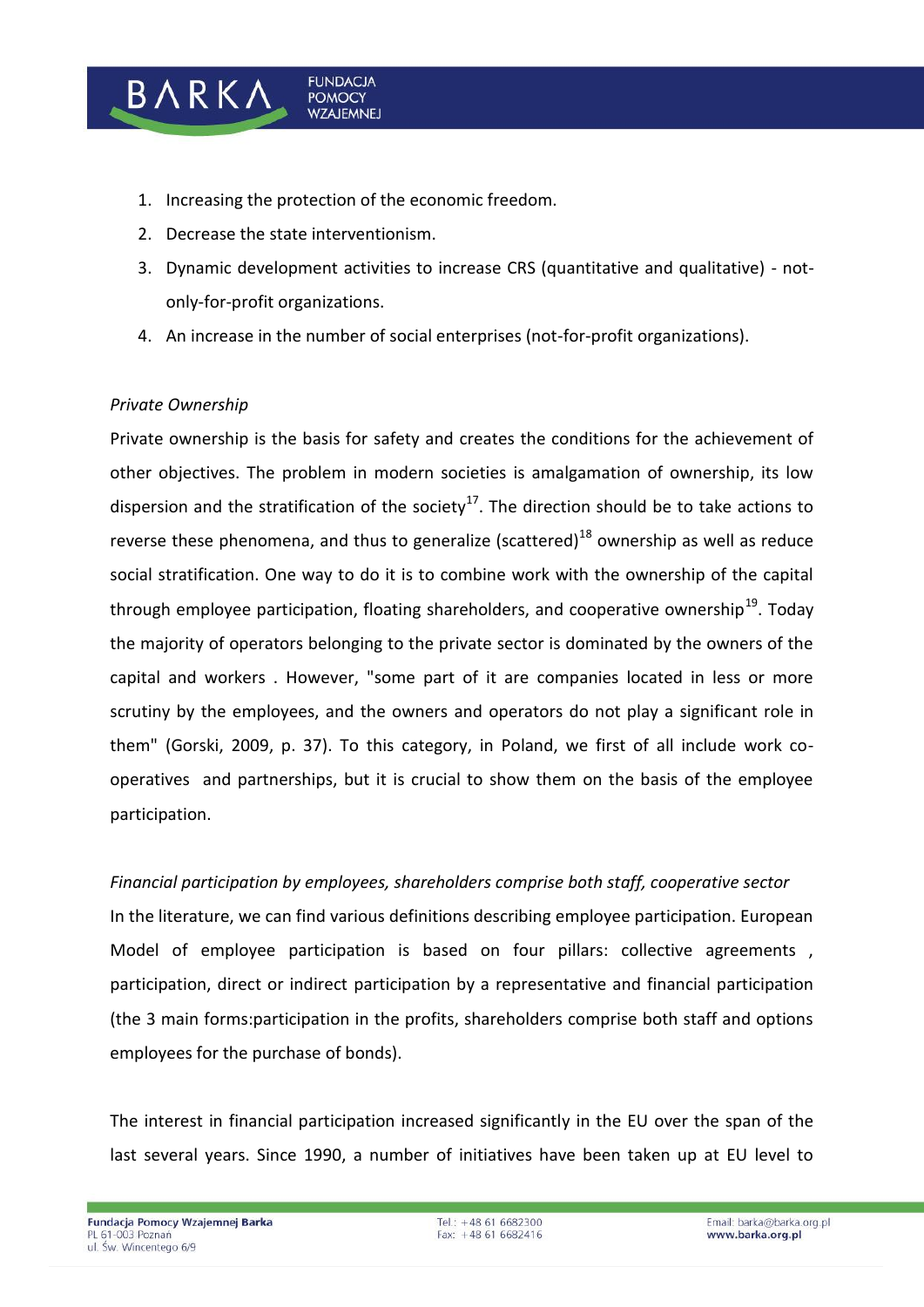#### **FUNDACJA BARKA POMOCY WZAJEMNEJ**

encourage the formation of participation programs<sup>20</sup>. This resulted in carrying out such programs in the various EU countries, especially at the beginning of the XXI<sup>st</sup> century, often involving legislative changes<sup>21</sup>. This has led to a steady increase in the participation of workers in the EU over the last 10 years (PEPPER-IV) $^{22}$ .

For the property domain the concept of employee share ownership is quite vital. It is defined as "a form of long-term capital participation in the assets of the undertaking for which they are employed " (Akcjonariat, 2011), which makes them co-owners of this company. When the crew is comprised of full pool of shares or control packet, we are dealing with the employee partnership. Staff floating shareholders are widely known in many countries. Partnerships created through the Employee Stock Ownership Plan (ESOP) from the 60s in the United States can serve as an example<sup>23</sup>. ESO was introduced in Poland at the time of privatization. Two of acts - the 1990 and 1996 - allowed for acquiring shares of the privatized companies by the employees<sup>24</sup>. Without going into details, it should be stated that it has not brought any palpable effects in the form of employee partnerships. In most cases ESO accepts managerial nature of the companies. Commentators of the privatization process in Poland draw attention to the fact that the acquisition of shares by employees is a kind of transaction, the purpose of which was to obtain permission for the privatization of the crew owned company (Wratny 2004, p. 6). In a more radical statements referred to is the "bribe". However, an assessment of these actions are different. Wratny believes that it served well the smooth privatization process which has been of interests the general public (Ibid, p. 6). In contrast, the other talks about taking deliberate actions aimed at taking over state ownership by private businesses. Research carried out by Wratny showed, that the solutions introduced in Poland regarding ESO do not contribute to more closer association of the employees with the company as well as gaining power to influence future decisions. "Employees do not see themselves as persistent shareholders of the company having an active attitude toward the interests of the company or even in the game for influence, and they treat the shares that were made available to them as an after-work premium money for the agreement of the crew for privatization. (Ibid, s.  $\binom{7}{2}$ .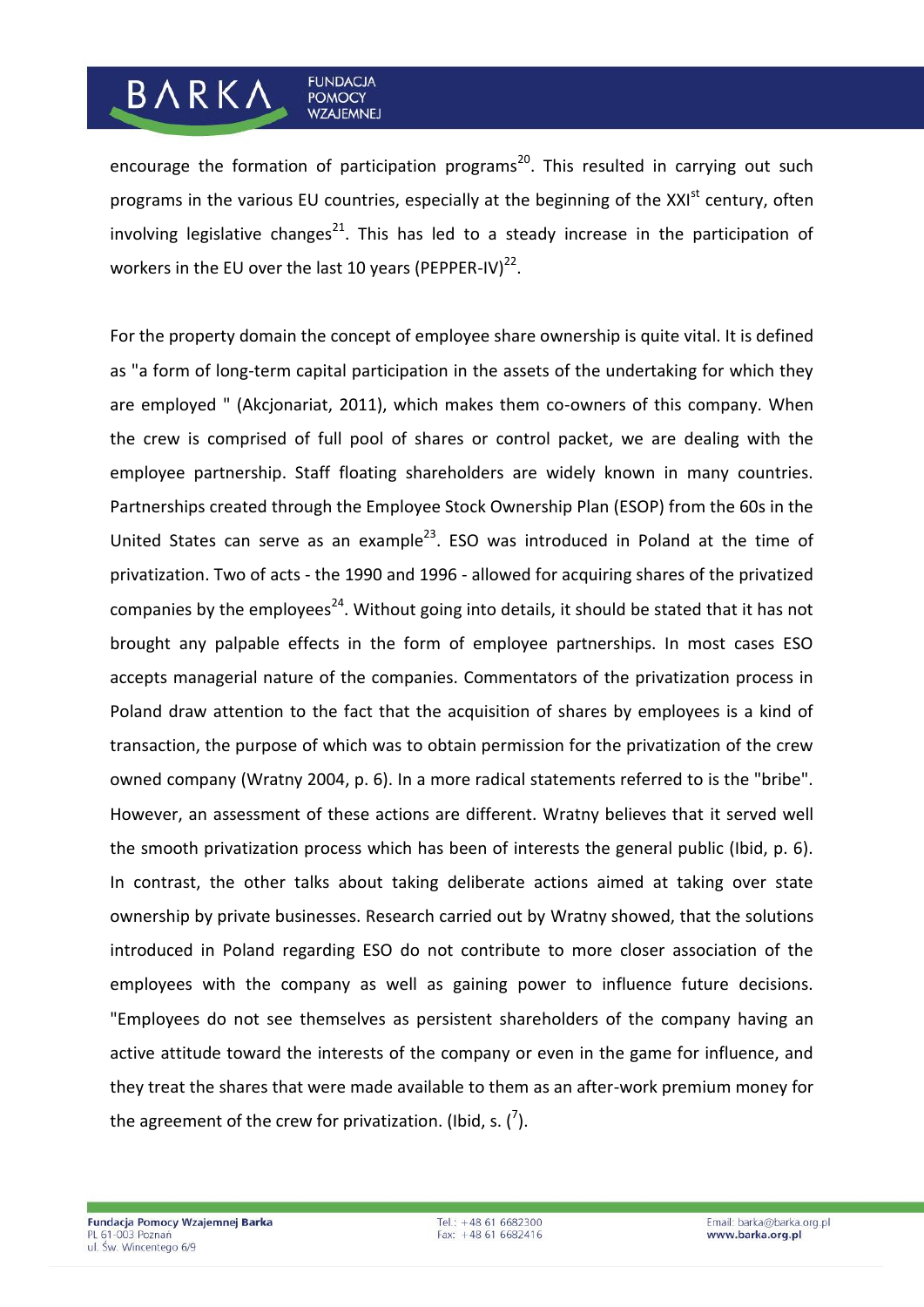# Factors that contributed to this state of things are abundant. However, it seems that the most important role (negative) played the way of introducing ESO, including the law forming its foundation<sup>25</sup>. Currently what the employers see in the development of ESO is an opportunity for the employees to get more involved in the development of the enterprise. They stress, however, that this must be an aware ESO, based on educational activities and engaging in processes within the company. This, fully overlaps with the vision of employee participation promoted by the European Commission and the European Union, and also by national guidelines. They assume participation of workers at all stages of ESO introduction as well as participation in decision making. Does ESO have a future? At the EU level the response appears to be positive. Specific recommendations are formulated in this regard, and future trends in the financial participation of workers is seen in the joining of the capital shares and shares in profits. It would be ideal to intensify actions regarding legal changes, which would benefit the formation of cooperative partnerships<sup>26</sup>. It can, however, be doubtful whether politics supports this idea - deduced from another example of a cooperative, also set up on the premise of cooperation<sup>27</sup>.

**FUNDACJA** 

**POMOCY WZAJEMNEJ** 

**BARKA** 

In EU documents, production cooperatives are to be treated as a good example, especially financial participation in a situation, where a majority of the members are also part-owners and employees (EESC opinion, 2010, s. 12)28. In our country is difficult to see any bigger support for these kinds of companies. This is reflected by the adoption 29 changes in the law in 2011, allowing for the conversion of a cooperative work into commercial companies. The advocates of these legal changes stress that the possibility for efficient conversion of cooperatives operating in the company will in many cases allow for capital injections, which can protect it from bankruptcy. This is also an opportunity to preserve jobs (Byszewski, 2011). The National Council (KRS) and ZLSP consider it a wrong decision. It may lead to a reduction in the number of cooperatives, also among the negative consequences of such a process, president of KRS. Domagalski, mentions: "depletion, reduced property market structures, the weakening of the social and civic state, reduction a sense of stability and security regulations, reducing economic structures affecting the stable markets and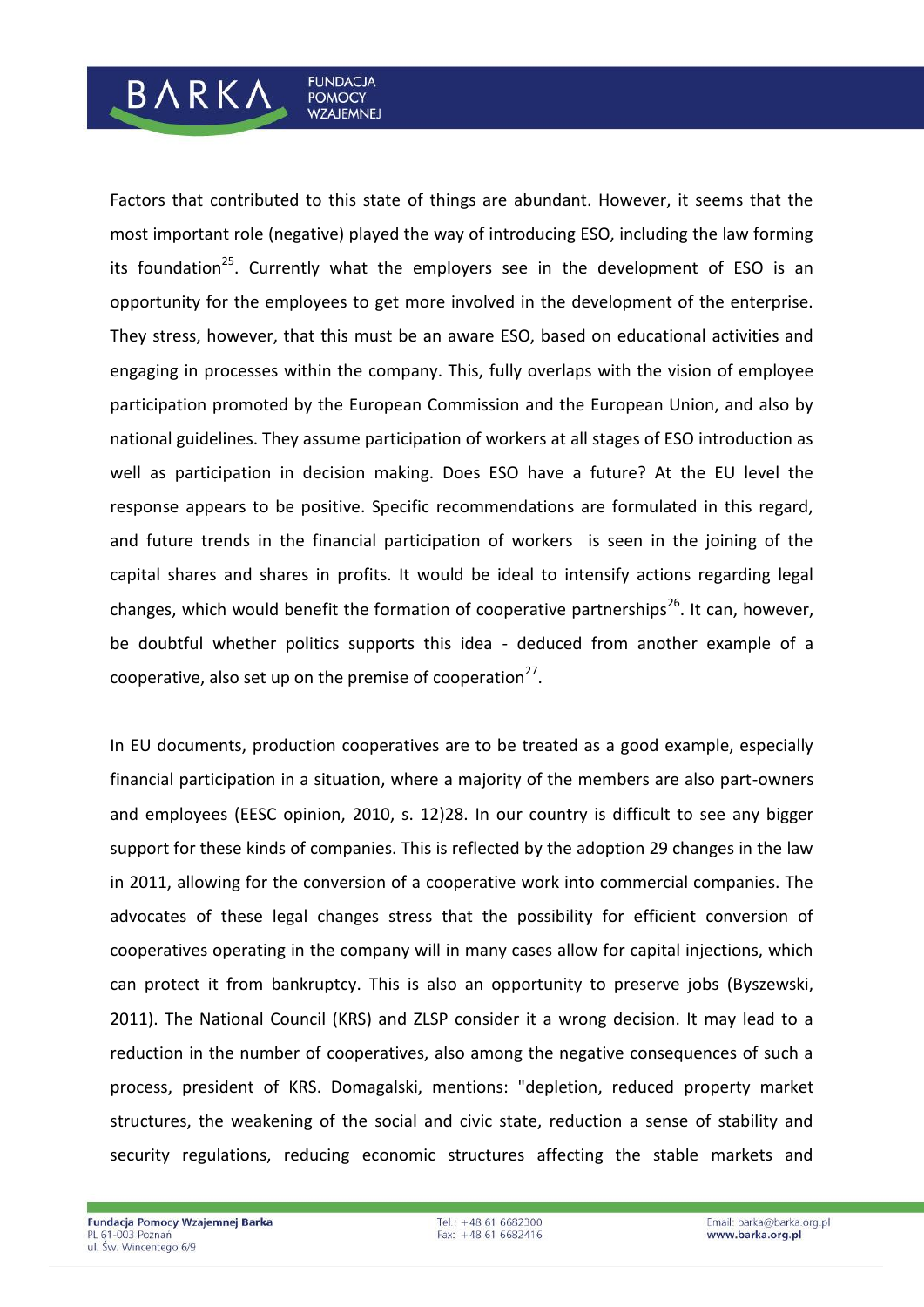# contributing to sustainable socio-economic development:<sup>30</sup>. In the opinion of KRS it is "yet another step on the way to the removal of cooperatives from our country, against world trends and abiding by international organizations (UN, ILO, EU), of which Poland is an active member<sup>31</sup>. The cooperative sector in GDP fell within a period of 20 years from 9.5% to below 1 %, compared to 5- 6% throughout the  $EU^{32}$ . . Downward Trend appeared in the whole of Europe. In 2005-2009 the number of cooperatives fell from almost 250 000 to 160 000, and members - from over 150 million to 120 million. A. Piechowski from the KRS, stresses that this is, however, not so much with the winding up of a cooperative, but with integration, general assembly of small units into larger (article Piechowski on the KRS' website, cooperative sector in the EU). Despite these trends, according to the T. Meringa, cooperatives are an important element in the economic landscape in most of the countries

**FUNDACJA** 

**POMOCY WZAJEMNEJ** 

**BARKA** 

of the Western Europe, and their operation is conducive to maintaining employment stability and economic situation : "historical examples indicate, that the operation of cooperative sector may contribute to the alleviation of the negative consequences of the economic crises. This is due to the fact that cooperatives are "more resistant". The percentage of the newly established cooperatives, which managed to survive on the market is higher than the one of the private firms (Birchall, Ketilson, 2009, p. 13- (14). Cooperatives may use the capital accumulated by the members and, thereby, develop their activities, even when banks raise the price credits. Cooperatives work (manufacturing and services) contribute to the stability and employment, consumer - restricting an increase in food prices and other essential items" (Mering, 2013, p. 81).

In state of crisis, companies can respond to negative external factors in a number of ways, including: reduction of the working time, reduction in salaries, reduction in the number of employees. Cooperatives significantly less frequently than private companies choose the latter option, more often go toward reducing salaries. Another example of crisis response is converting to cooperatives of the declining business. Piechowski points out that this is particularly popular in the countries of the "Romanesque"-tradition cooperatives: France, Italy and Spain.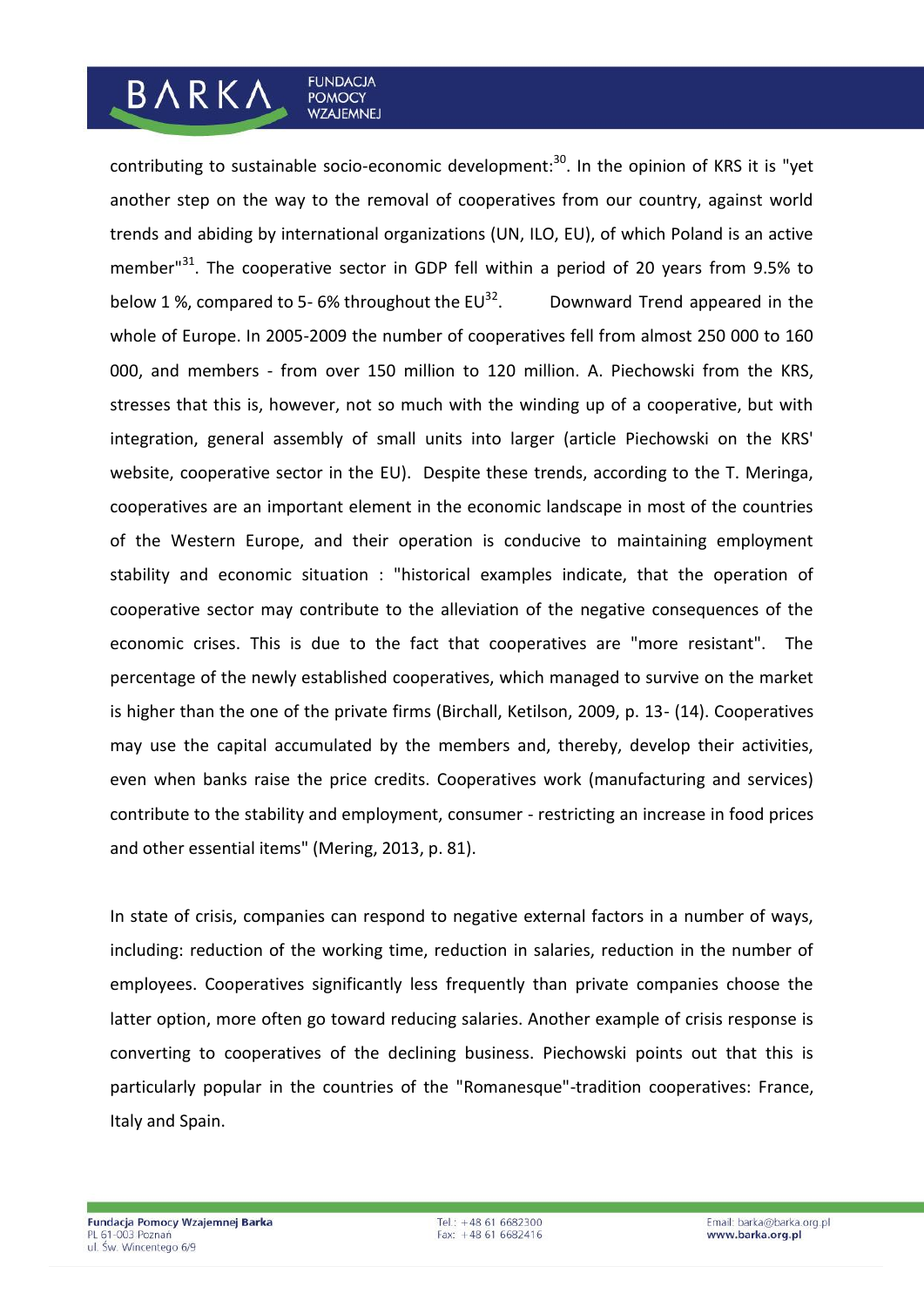This solution allows for the maintenance of existing jobs, creation of new ones as well as the maintenance of the local market production and services (Piechowski, 2009, p. 47) $^{33}$ .

**FUNDACJA** 

**POMOCY WZAJEMNEJ** 

### *Solidarity and justice*

BARK/

Can one reconcile the concept of market economy, effectiveness and efficiency of management with the idea of social solidarity and justice? At first glance, it might seem that this is not possible. Attempts made at the so-called "looking-after" state have suffered a failure. Now, they increased the tendency to restrict redistribution, particularly in relation to social spending. However, the advocates of social market economy believe that this is possible and that it should be achieved through the interaction of the two main factors:

- 1. Competitive order, necessitating high-efficiency management at company level and concentration of human and anti economic powers in the hands of a few entities.
- 2. Full employment, stable prices, diversification of assets and the increasing income from economic activities (Maczynska, Pysz, 2010, p. 11).

Looking at the issue from a different standpoint is to state that the Polish economy based on neo-liberal concept turns out to be very effective in the management of the resources. In this context, labor is often mentioned together with, capital resources, knowledge, raw materials, the social capital is ignored or is limited to the economic life (trust and cooperation economic actors  $3<sup>34</sup>$ . Our country poorly uses the labor resources and social capital. The number of unemployed persons in Poland exceeds 2 million, employment rate in the age group 15-64 years is 51 (GUS), which means that only half the people in the working age is employed, and levels of social capital are very low (Report -Poland 2030). The impact on the increase of the effectiveness and efficiency of our socio-economic system will therefore have all activities directed at reducing unemployment, increasing employability of persons in the working age and growth of the social capital<sup>35</sup>. It is consistent with the principle of solidarity and social justice. The scope of such activities is very wide, and at the local level, which is particularly important, will include inter alia building and strengthening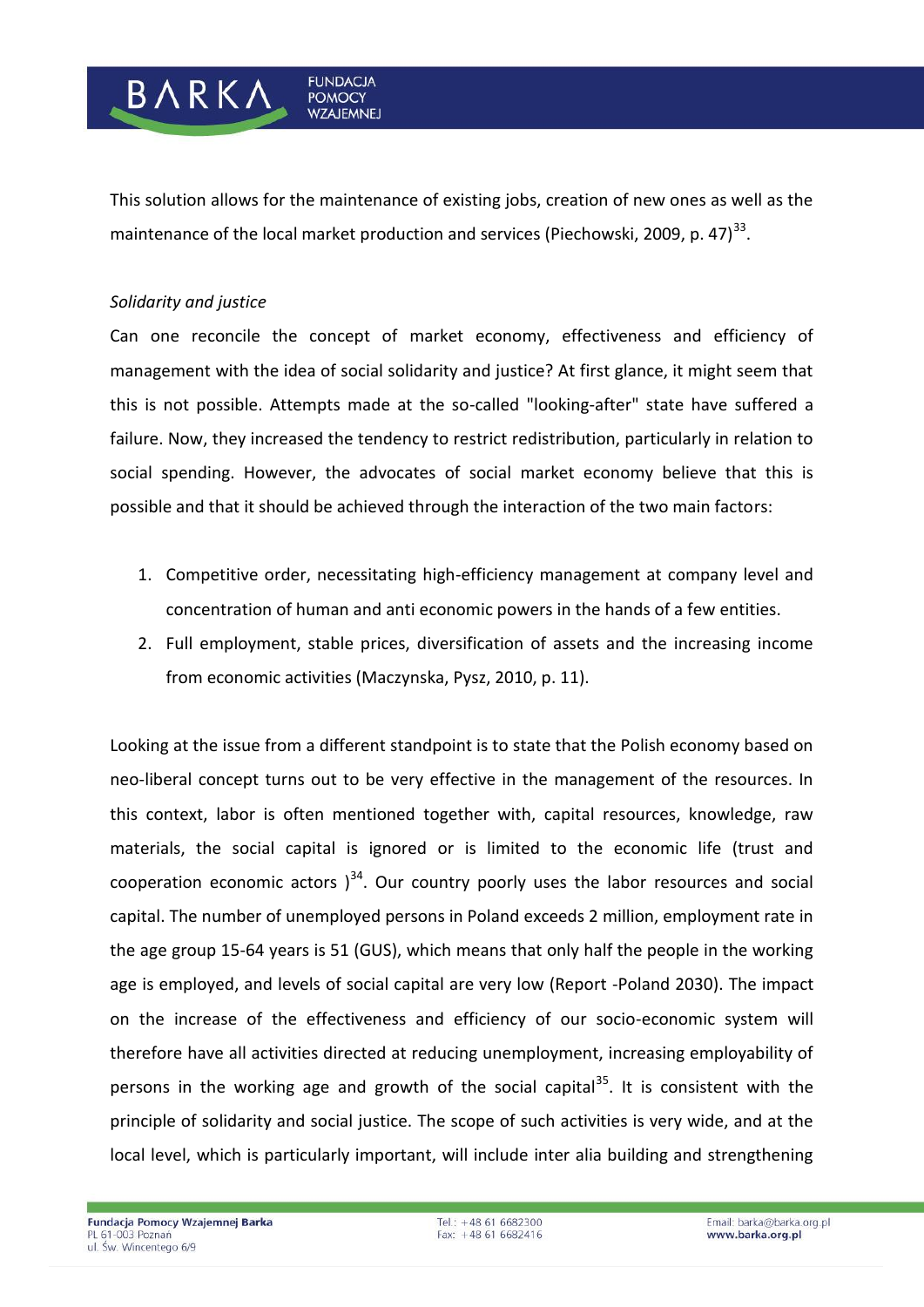# **BARKA**

local community and social relations, interpersonal trust and confidence in the institution, appointment and operation in social organizations (formal and informal), volunteering, build civil society , corporate social responsibility and social entrepreneurship.

**FUNDACJA** 

**POMOCY WZAJEMNEJ** 

One could also ask whether the economy taking into account the social solidarity can be competitive. It seems that this is already the case. Consumers pay more and more attention to the social and environmental values respected by their companies. We can speak of an emerging consumer group the is socially responsible. Therefore the businesses must be more and more aware of that. Business is more competitive now not only because it offers goods and services for the best price/ quality, but also because it implements the important values for their customers. It could be argued, that the principles of solidarity and social justice through reconstruction of local communities are largely: social capital, involving persons most vulnerable in the system of exchange of goods and services, strengthening its economy and increase efficiency. This can be measured using various indicators beyond  $GDP<sup>36</sup>$ , the use of which as the sole gauge socio-economic development in recent years has strongly criticized $37$ . One could also develop a method of counting financial benefits of redistribution reduction (including allowances for the unemployed and social assistance for clients), preventing social exclusion (including measuring social costs omissions), all that work carried out by members of the community $^{38}$ .

When we look at a problem to reconcile principles of solidarity and justice with free market from the conceptual point of view, it may be helpful to look at the possibility of a marketbased economy with connection ["communautarisme"](https://www.google.ie/search?q=communautarisme+english&spell=1&sa=X&ei=ljTxUo6tJ8mX7QaWuoGwBw&ved=0CCcQBSgA) philosophy, which is the main idea of the rootedness in the community and solidarity action for the common benefit<sup>39</sup>.

### *Dialog and cooperation between social partners*

Dialog and co-operation with social partners, on the basis of one possible divisions, may operate at several levels: international, national, regional and local. The most common form of dialogs are public consultations, cooperation and the institutional manifestation of various types of work: inter-ministerial and inter-sectoral. Public consultation and the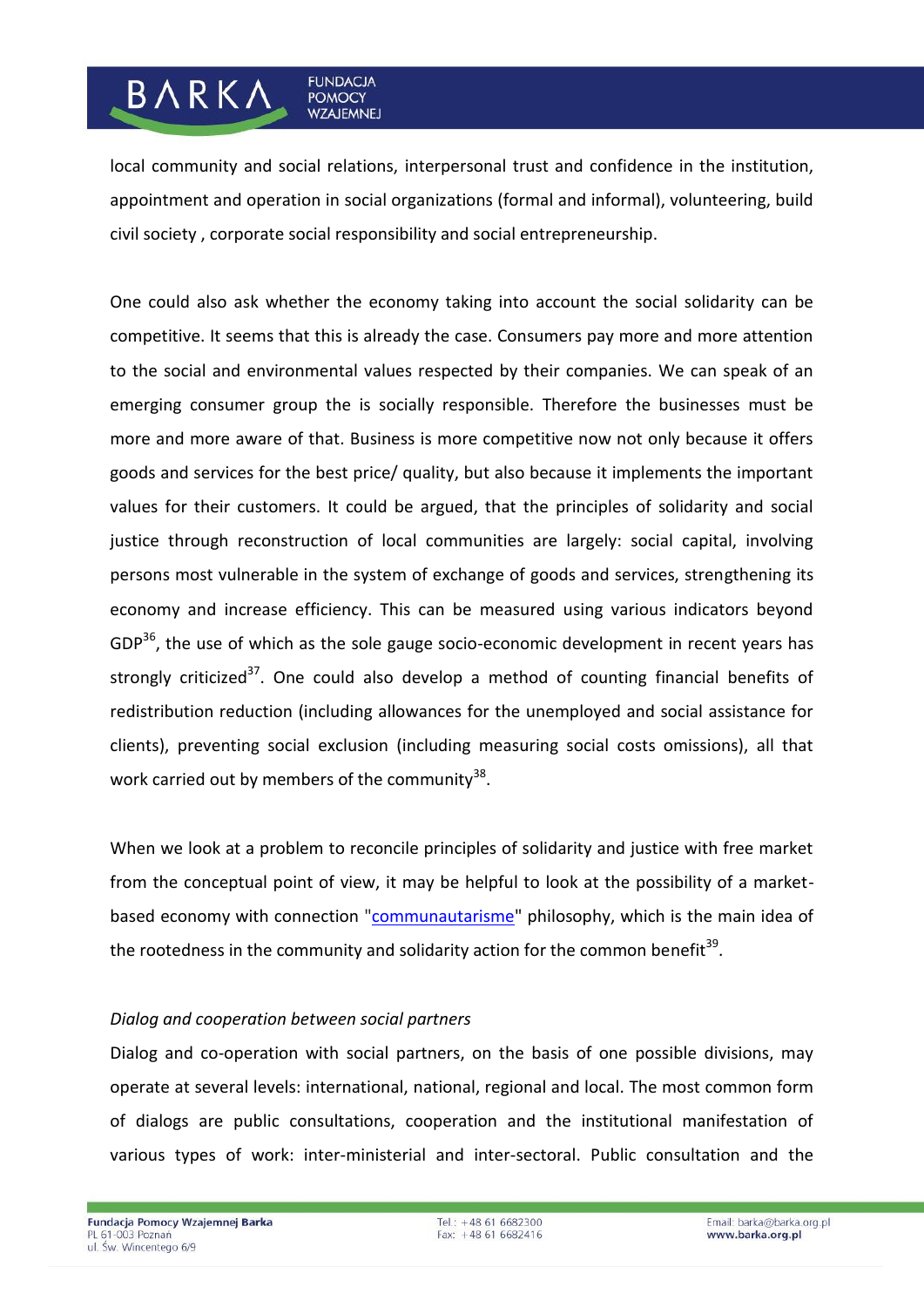# appointment such bodies is the expression of the inclusion of a wide range of actors in the process of shaping of the socio-economic reality. Their existence itself does not guarantee, however, the exertion by the social partners on actual impact of implemented solutions. They often have a façade nature - they exist but do not serve its most important function: partner programming and implementing public policies. The results of the consultations and the work of teams are not consumed by the authorities, possibly it might be happening to a small extent. Changing the status quo requires a great effort and a willingness to fight against the social partners. On the part of the government, although, there are initiatives for dialog and co-operation, but the biggest problem will be changing the mentalities of representatives of public administration and their awareness, what our relationships really are.

**FUNDACJA** 

**POMOCY WZAJEMNEJ** 

**BARKA** 

At the communal level most appropriate way to overcoming these deficits in cooperation is to build local partnerships. Local community is, under such circumstances, has an objectionable character and is treated as a community of persons having a special relationship with the territory inhabited by them. Ties between members of the community are derived from local needs, local solutions to common problems (Sztando, 1998, p. 2). Without affecting the space inhabited area, changing its functionality, the business environment, live and work community decides about the direction and speed of local.

Local Government should be a driving force for the development of the economic, social, cultural and environmental strata. Therefore, it must be, in the first place, with its number of powers, tools and resources. Secondly, local government authorities must be aware of their role and not be confined by the mandatory tasks. It is a constant initiative in the use of local material and intangible assets in order to restructure almost all socio-economic areas of life. It is absolutely necessary to bring people together around ideas for local development, involving them in the planning and implementation of joint activities. Only a coordinated activity of all environments can lead to solving of the local problems and optimal development of the entire community. So focusing on structure corresponding to a local government, which in our country has been increasingly more popular, is local partnership. It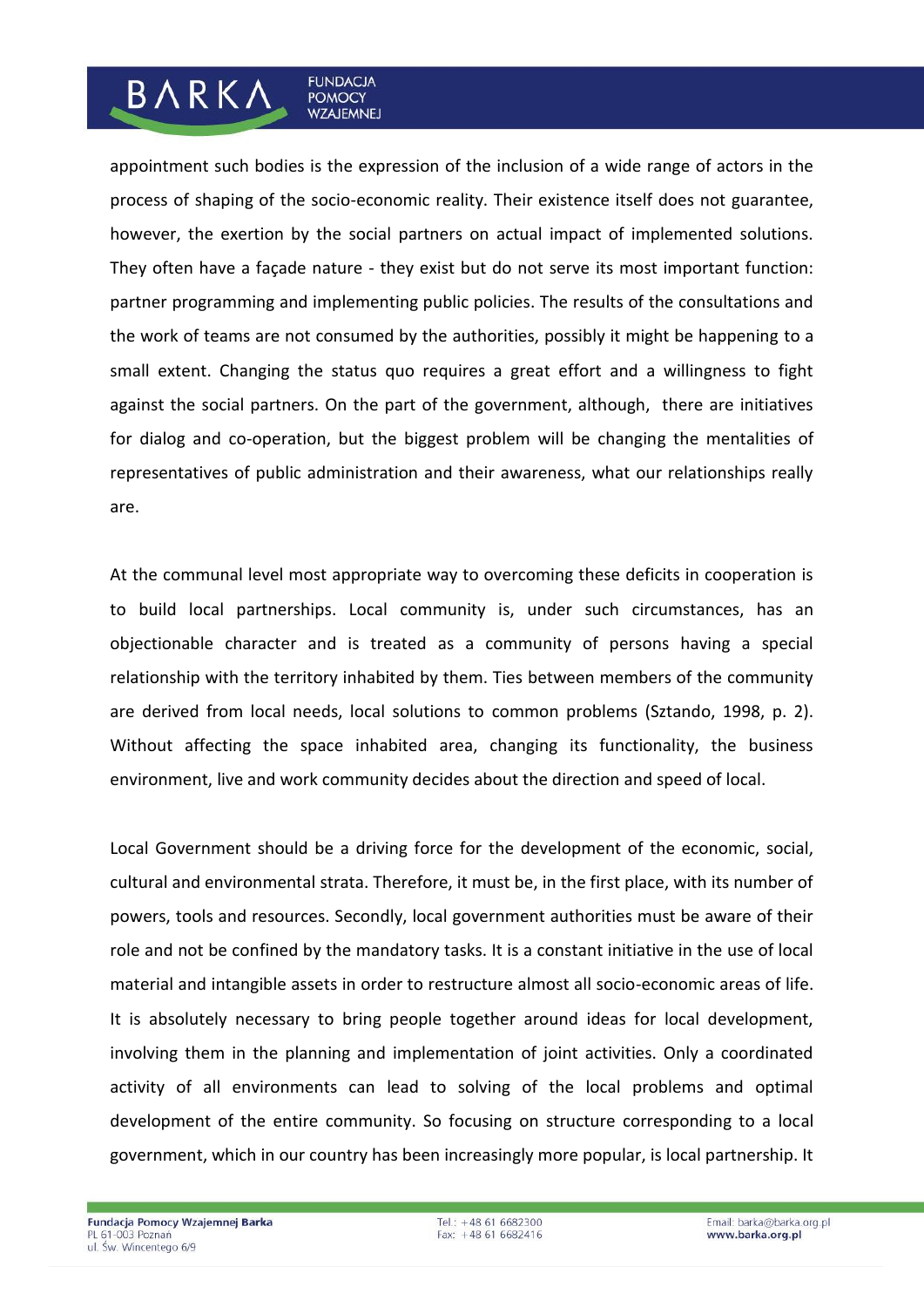## brings together representatives of the local government, civic organizations and business entities around local issues, it is a platform for the exchange of information, joint diagnosing situations and find solutions.

**FUNDACJA** 

**POMOCY WZAJEMNEJ** 

Partnerships are an important part of modern public management at the local level, allowing for the use of social capital - inherent in both local government institutions, as well as civil liberties groups activity. Citizens and members of the community have the opportunity to influence the socio-economic decisions, affecting them. Local Partnership is the highest form of dialog and cooperation between participants in social life<sup>40</sup>.

### **2. The social economy is the sector?**

BARKA

The question raised cannot be answered comprehensively in a short article. Nevertheless we can at least provide a starting point for further reflection and discussion. The claim that the economy can be both market and social welfare seems plausible. This does not mean, however, that the social spending should be blown out of proportions and the country should move toward the welfare state. Such a model has not been successful, that is why it is crucial to think of other solutions. Social market economy can be thought of as the economy, in which market mechanisms work well, but the role of the country is not simply in the role of "the night watchman". The State deliberately introduces order into the economy, which is supposed to protect it from warps. The social market economy development is possible by assuming that the managing entity is able to develop morally and can knowingly act toward the creation of common good. This is all the more possible, that it is not being penchant for puns apparently unrelated to any other atom, focused on their own selfish purposes, but is deeply rooted in the communities of persons whose specific form is the local community [\(communautarisme\)](https://www.google.ie/search?q=communautarisme+english&spell=1&sa=X&ei=ljTxUo6tJ8mX7QaWuoGwBw&ved=0CCcQBSgA). Economy built on the basis of social bonds, respecting the principle of solidarity and justice may be a more efficient and a competitive economy than "the invisible hand". Such phenomena as corporate social responsibility (CSR), ESO, staff, co-operative banks, ethical mutual society, new entrepreneurship, social, civil society organizations, formal and informal associations developing self help, volunteering and many other of a similar nature will contribute to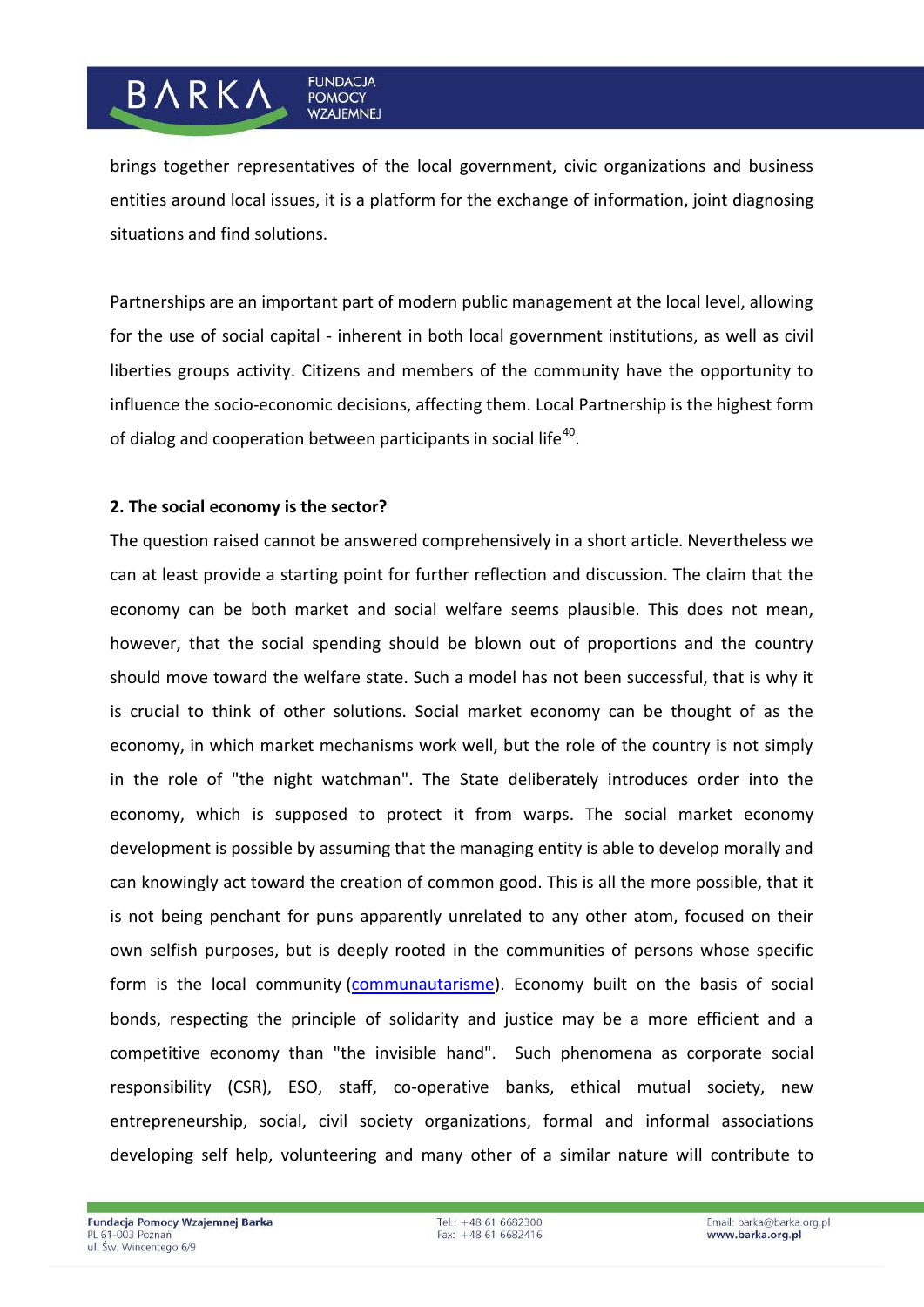## social capital, reconstruction of cooperatives, reciprocity, responsibility, inclusion of persons in difficult circumstances in the circulation of goods and services, and finally dispersed ownership. It is the dormant resources and hidden potentials that also decrease the social spending.

**FUNDACJA** 

**POMOCY WZAJEMNEJ** 

**BARKA** 

Economy, in which there are the above phenomena is also more economically efficient. However, this statement cannot be definitively proven in such short article. We can, however, quote some of the information, which can push us in the direction:

- 1. In 2010 in Poland people aged 15 years and more sacrificing time to do voluntary and unpaid work outside their household developed as part of this work including 2.5 billion hours, i.e. 1.46 million conversion posts. This number is 10.6% compared to the pay-out in the entire economy (13.8 million posts). The estimate of the voluntary work term is 38.3 billion zlotys (GUS, 2012);
- 2. The National Center for the Employee Ownership in Oakland provide research results published in 1987 on the positive impact and participation of workers in economic efficiency of the companies. Tests were taken by approximately 50 companies which have introduced ESOP and 200 without it. "It was found that, while companies with ESOP already had a 1.2% greater annual increase in the rate of employment and 1.89% higher sales rates, after introducing shareholding the indicators have raised to accordingly 5.05% and 5.4%. However, the biggest impact on the efficiency had not just the introduction ESOP, but linking it with the so-called participatory management style. The same research has shown that such ESOPs grew 4-5 times faster than those who have not done so" (Koziar)<sup>41</sup>.
- 3. Existing in the literature theoretical considerations and empirical results show that there exists a positive relationship between corporate social responsibility and business efficiency economic enterprises, which shall introduce the CSR strategy<sup>42</sup>.

Considering such a topic, thinking about economics as social sector, which is supposed to mitigate negative consequences of the market, is incorrect. On the one hand, it hinders the understanding of the perspectives on economy, which in its entirety may be economic and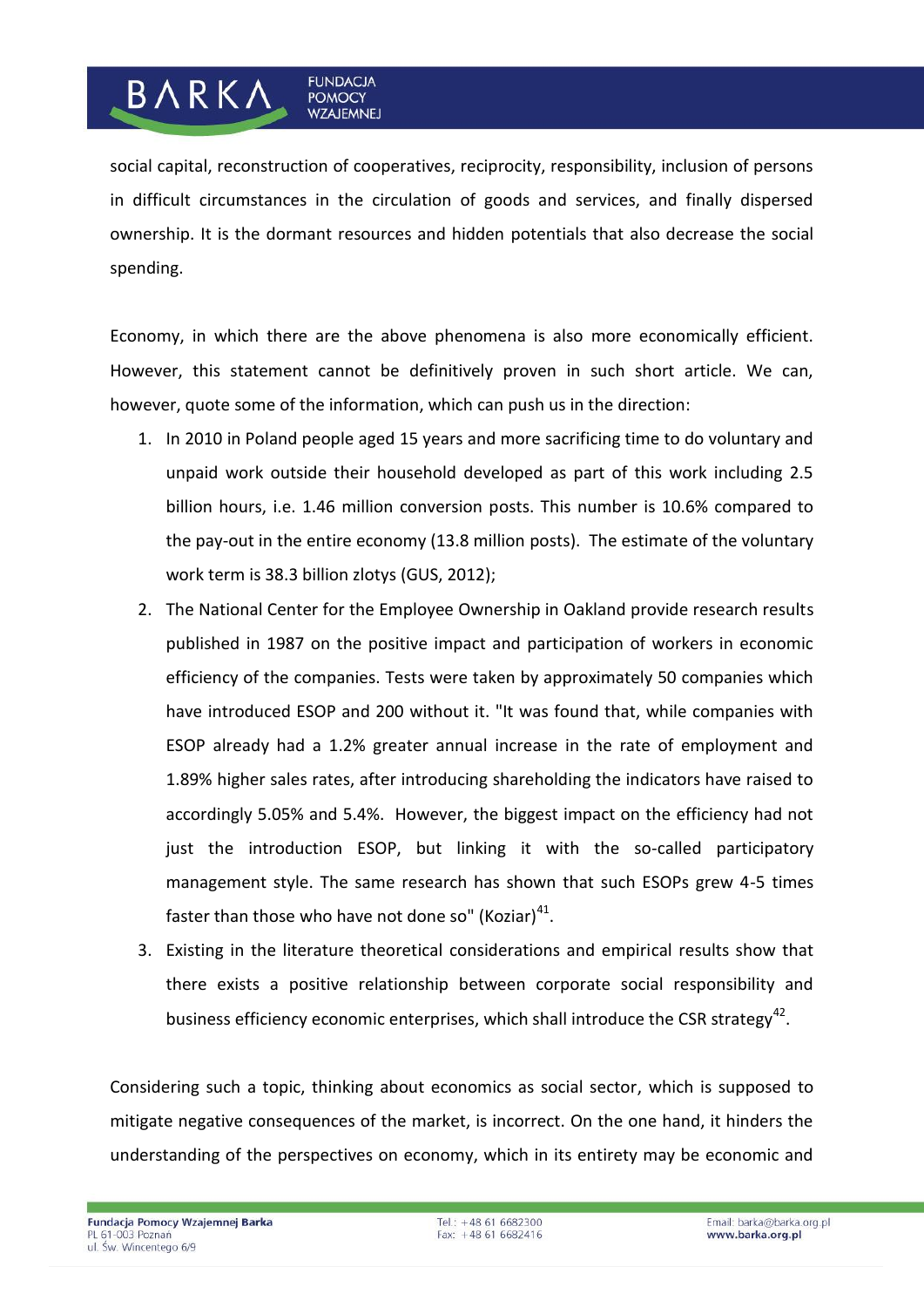# **BARKA**

**FUNDACJA** 

**POMOCY WZAJEMNEJ** 

social at the same time, on the other it boils down to social entrepreneurship type of solidarity, which M. Rymsza called vertical (assistance to the vulnerable), and moves it from horizontal solidarity and reciprocity (self help), introducing to a large extent "social economy" outside of the market (Rymsza, 2008, s. 2).

To a certain extent the sectoral approach can be seen in the National Development Program of the Social Economy. Resulting from a few consultations is the expansion of the paper's objectives and priorities, which significantly brought him to the non-sectoral approach $^{43}$ , nevertheless the "letter" underwent a change, and the "spirit" remained the same. Sectoral understanding ES manifests itself primarily in the definition of a social enterprise (in accordance with the draft law), restricting it to entities performing reintegrative functions and/or providing social services, as well as placing the trends rather than social assistance on the side of the economy and development. This can be seen in the proposed institutional structure: coordination at the national level is located within the Ministry of Labor and Social Policy, and at the regional level is carried out by the regional center of social policy. However, this structure should be different: at the national level the Ministry of Regional Development, at the regional level a chosen actor (e.g., in a form of a regional partnership), at the local level local government cooperating within the framework of the partnership with the other local actors. Unfortunately, for creating and implementing multi-annual regional social economy development plans on behalf of local governments regional center of social policy (ROPS) will be responsible. No one should be though suggested by the phrase "social policy" the name contains. The ROPS shall be governed by the law on social assistance, which clearly indicates that these are the organizational units performing tasks social assistance in Texas government (Article 113 (1). It is worth emphasizing, that in the above mentioned article, the sentence "coordinating the activities of the social economy in the region" has been added in Article 21 as item 4a to the point 4 "foster and promote the development of new solutions for social assistance". Therefore, despite the fact that the planned national committee and regional assemblies are of a cross-sectoral and, they are clearly positioned on the side of institutions responsible for policy and social assistance, and not economy or regional development. Such a look at ES is reflected at the local level, where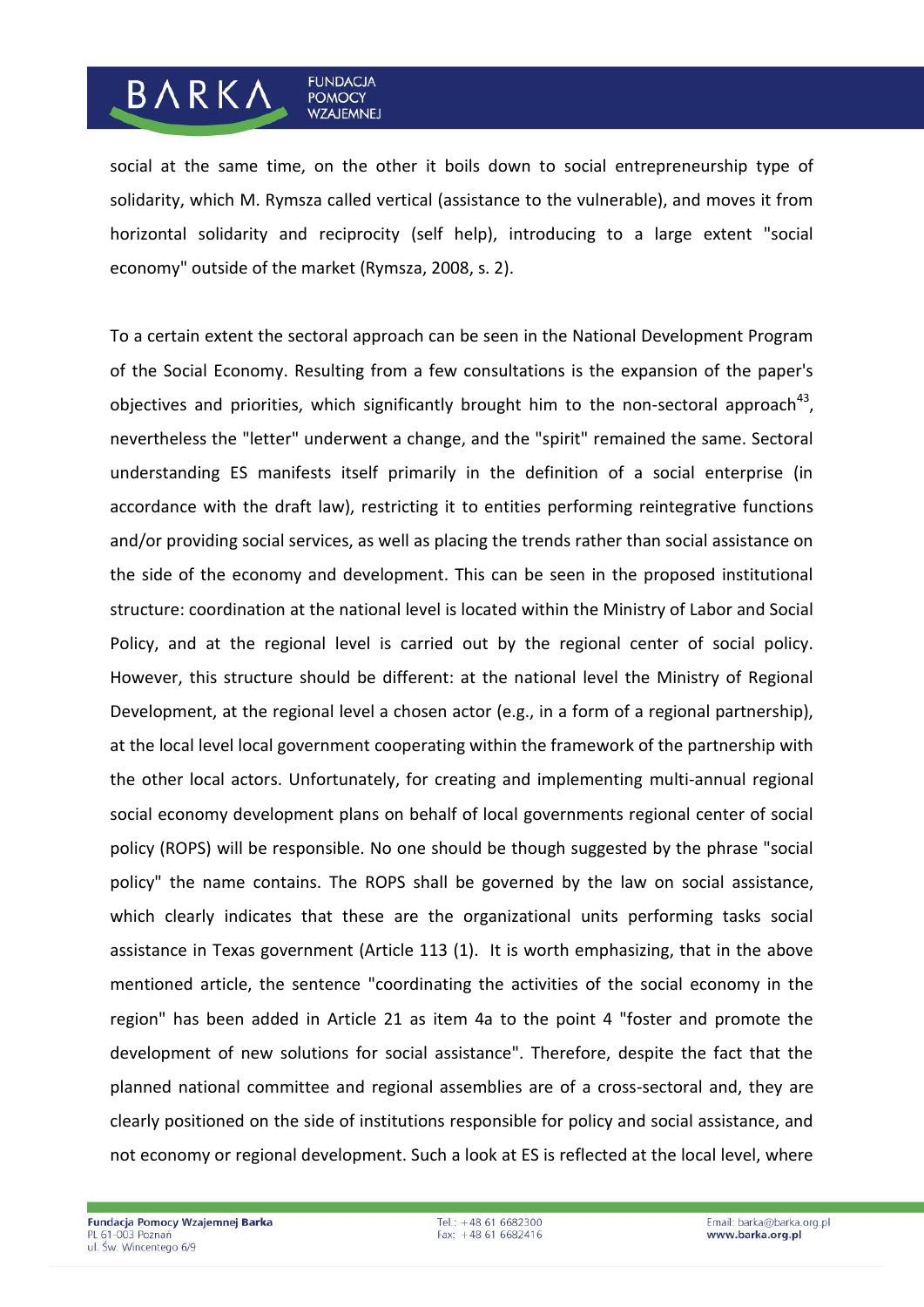# the general issues related to the ES are transferred to such entities as OPS, PUP and PCPR. As has already been indicated, priority areas have been treated KPRES widely. Particularly positive is an introduction to the socially responsible territories. Optimism, however, decreases, if one combines targets with another document, which will have a major impact on social economy development in Poland - "AKSES. The concept of accreditation and standards of institutions to support social economy". It has a very formal nature, a vision of support presented in this document does not correspond to the need for the reconstruction solidarity and entrepreneurial local communities with high social capital in Poland. There is also a proposal of the three types of "services" that support social economy and social entrepreneurship: animation services, local services, development economics and social services support for existing social enterprises, can be separated, which means that they will not have to provide one single entity. Simply, they will all were provided in one region (KPRES). The way of implementation will be decided by the regions, but it can also be assumed (such concerns exist), that this will lead to a lack of coordination of activities. It may also be that in certain municipalities the environment is being animated, in others there is a developing social economy, as well as helping existing social enterprises. It will not be similar to a sustainable local development (which KPRES also is), on the contrary, it will be served by centers for support ES, which will specialize in a particular service and will not have to make

As a counterpart to the concept presented by OWES an example of model developed and implemented by the Foundation Mutual Assistance Barka from Poznan can be given. The Foundation was established in 1989 as a response to a dramatic situation of many people, which could not be appeased in the period of transition. For the last 24 years it has developed a model solutions for combating social exclusion, rebuilding local communities, and development of the social economy. The model as a whole is described in Barka's publications, therefore at this point I will present only a few aspects, to show how it fits to the concept of the social market economy. The implementation of the system requires, on the one hand, shaping a competitive force with high efficiency management governance, on the other hand, reconstruction of the local government based on the principle of solidarity

the effort to introduce all the activities in a systemic and complex way.

**FUNDACJA** 

**POMOCY WZAJEMNEJ** 

**BARKA**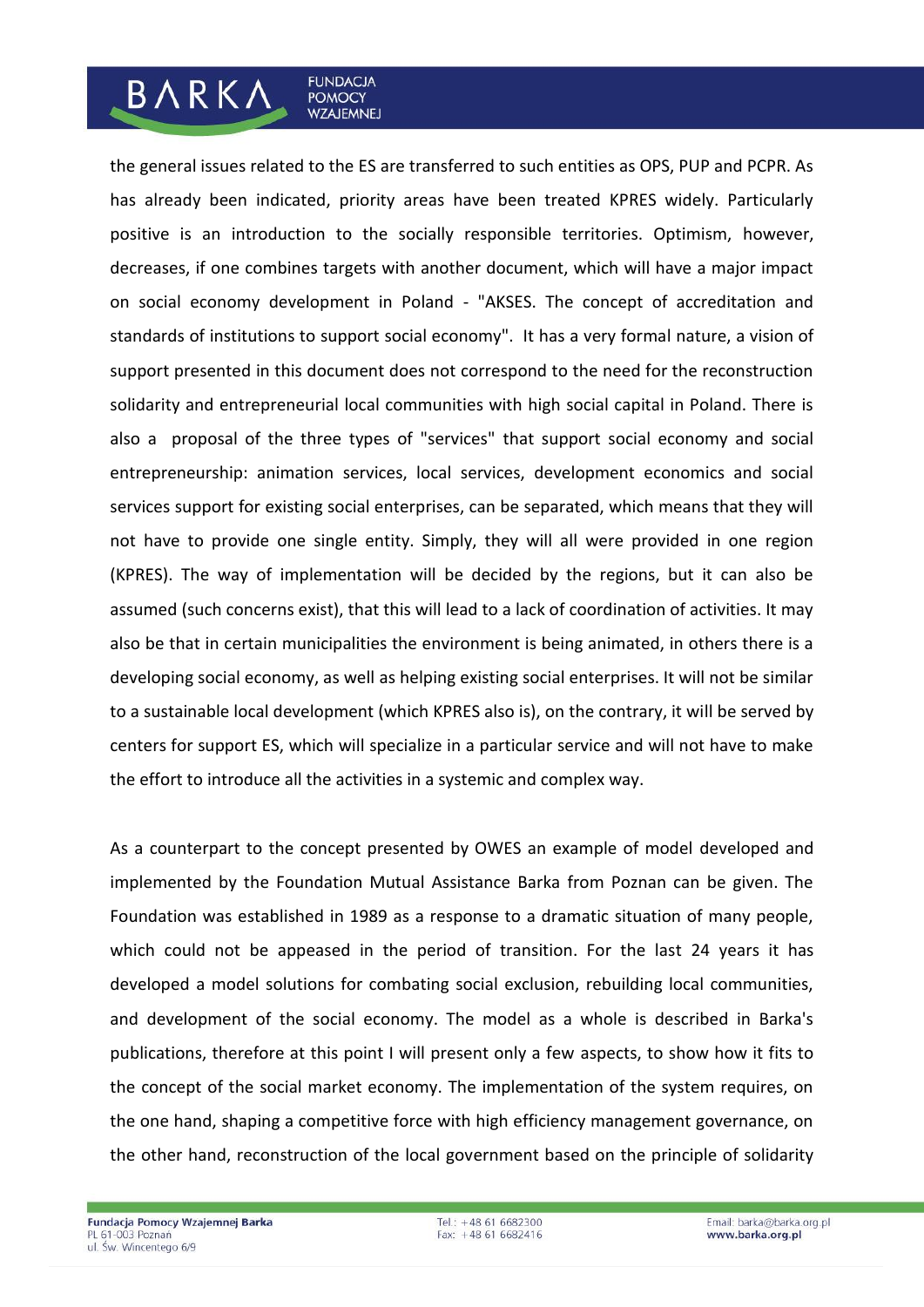## and social justice, involving persons most vulnerable in the system of exchange of goods and services. The importance of the first type of action is more moved toward the systemic and legal level of solutions, the secondary however to the local actions<sup>44</sup>. The actions of Barka are targeted at the reconstruction of local government on the basis of partnership system of planning and implementation of solutions for integration and social entrepreneurship.

**FUNDACJA** 

**POMOCY WZAJEMNEJ** 

BARKA

The first step is to convince the local government to partnership and social entrepreneurship. This is followed by a partnership building phase with social and economic actors, diagnosing socio-economic situation in the municipality, planning solutions to respond to local problems. Then, comes the most difficult stage - partner scheduled deployment solutions. The entire process is stretched out in time, and in the course of its implementation is necessary to break down many barriers, primarily including mental. Therefore, work in the local environment requires appropriate methods of operation. The key principles used by Barka's methodology can be summarised as follows:

- 1. Education has a formative nature its purpose is not only to know, but first and foremost to shape the solidarity attitudes and the motivation to take specific initiatives.
- 2. The work carried out by the partnership is the animation performed by highly skilled workers.
- 3. Meetings shall be conducted only by practitioners, i.e. by the persons who are pursuing solutions for social economy in their area: representatives of government authorities (mayors, governors), labor market institutions, assistance and social inclusion (PUP, OPS, CIS, NSIS), civic organizations, entrepreneurs. During the meetings they share their experience and come up with possible solutions. The new partnerships after a period of time they begin to act as experts.
- 4. The meetings are attended by persons who experienced social exclusion in the past and which have also successfully undergone socio-professional reintegration process and are currently conducting a social enterprise. Involvement of these people very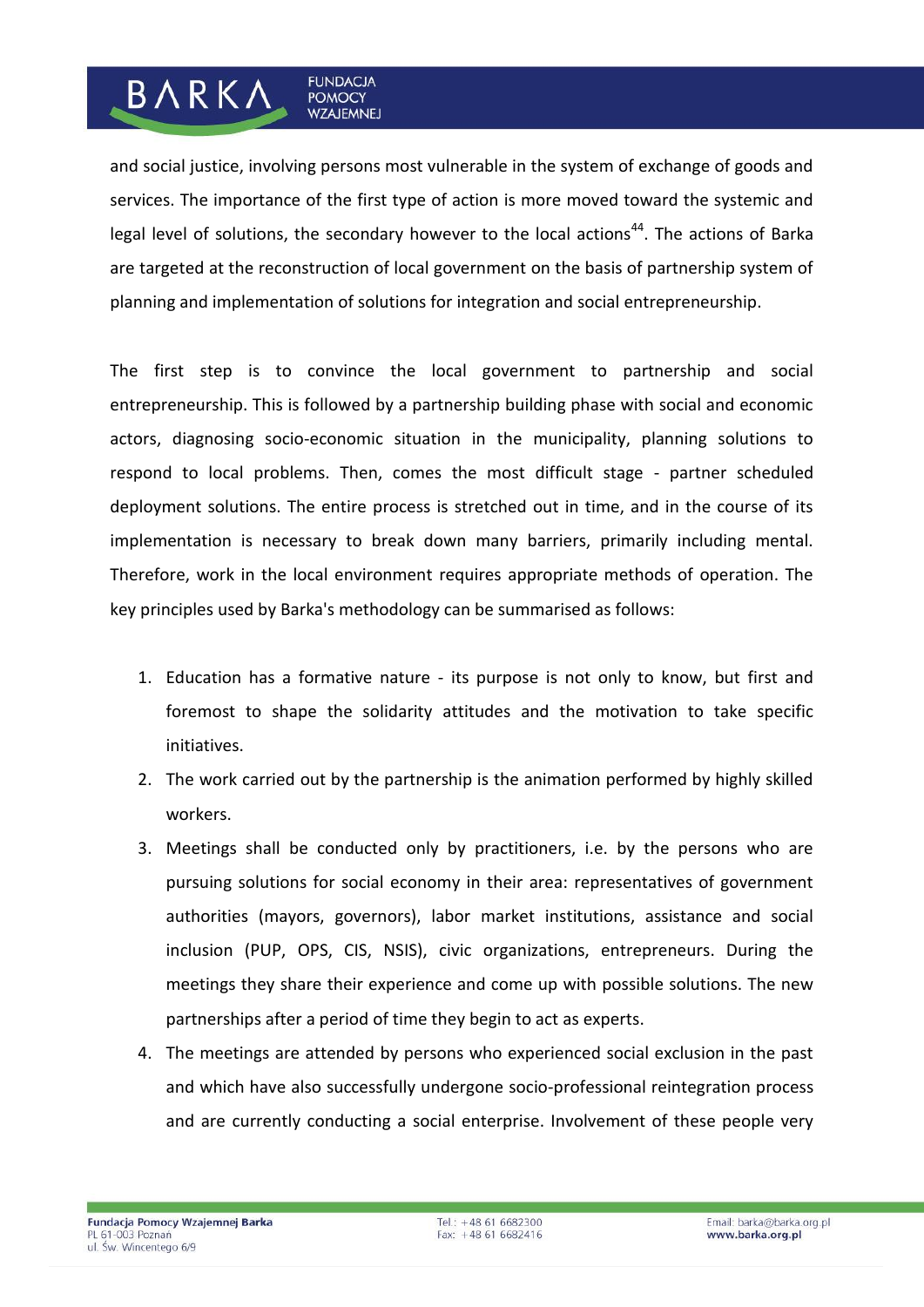often breaks down the skeptical attitude toward the meetings of the attendees to the possibility of change in the lives of the excluded.

**FUNDACJA** 

**POMOCY WZAJEMNEJ** 

BARKA

- 5. A key element of the work of the partnerships is to visit studios in the local environments, in which institutions function as integration centers (CIS, NSIS) and social enterprises.
- 6. Create a network for the exchange of experiences, contacts, solutions. There are seminars, conferences, travels. IN partner meetings attended by representatives of various countries from all the continents. This is mutual broadening of perspectives, open to other cultures, flowing innovative solutions.
- 7. The meeting is very extensive, for public policies, integration, social entrepreneurship in a broad sense, civil society, corporate social responsibility, available housing, migration, ecology, volunteering, and many others.
- 8. One of the objectives is to integrate partner local community by organizing self-help programs. New associations and informal initiatives.
- 9. Working with the partnership must lead to a lasting nature of partner relationships, call co-responsibility for the newly emerging social economy entities, creating a good atmosphere for citizens' initiatives and entrepreneurship and as broad community engagement in the design and implementation of the actions of local development.

Such action is being now carried out by BARKA in several dozen municipalities throughout the country. In the Greater Poland region a project was just launched, which intends on bringing consistency to 11 districts for the socio-economic development. In addition to the municipalities, this requires creating platforms for cooperation all over the county. This means, that the activity of BARKA is a planned and systematic, and doesn't end with the appointment of a certain number of social economy actors, but seeks to change whole local environments, thereby increasing their coherence and ability to self-support socioeconomically<sup>45</sup>.

Concluding, we could formulate several recommendations in order to encourage further thinking about the Polish socio-economic system. It is definitely worth attempting to join the